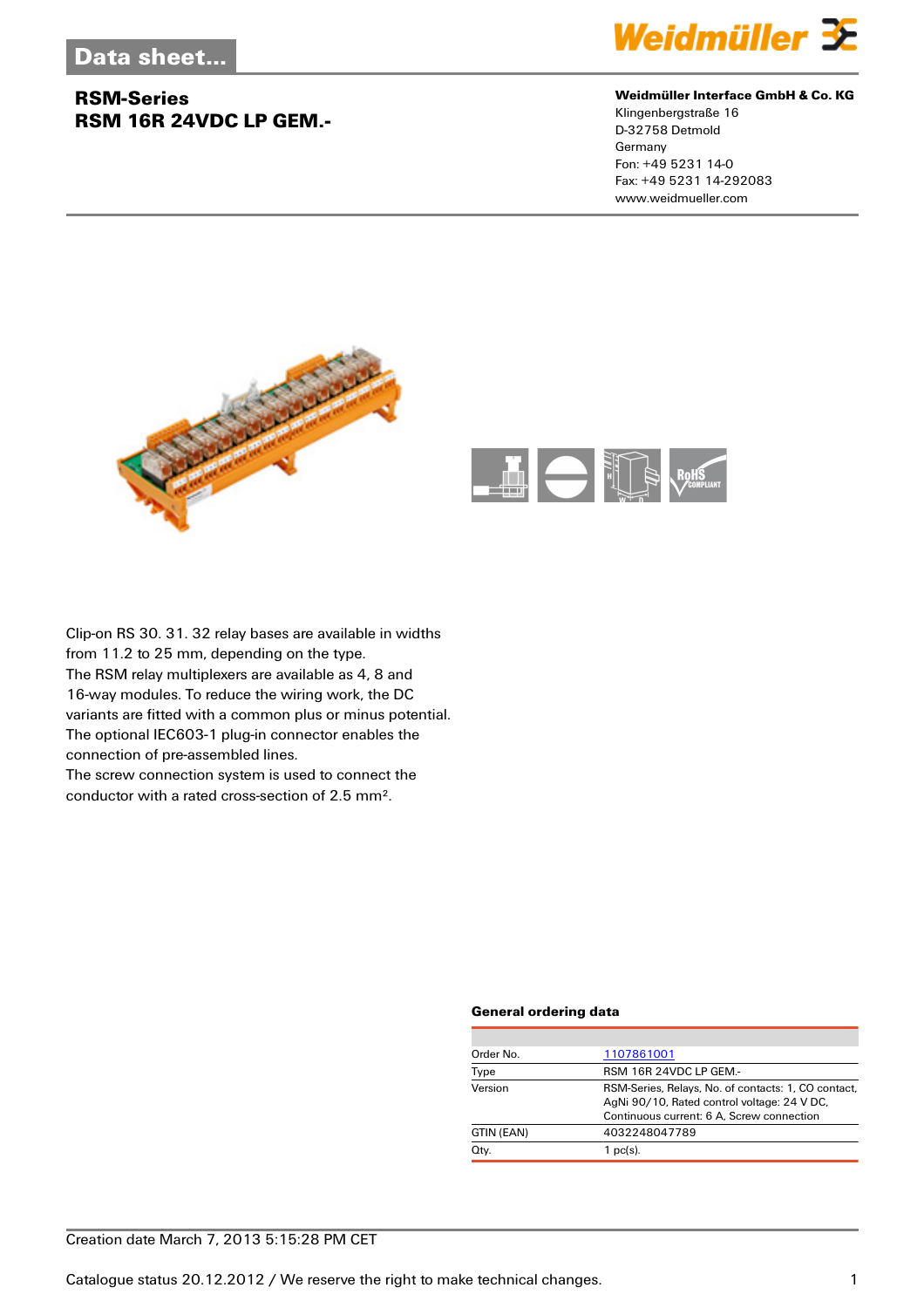## **RSM-Series RSM 16R 24VDC LP GEM.-**

# **Technical data**



### **Weidmüller Interface GmbH & Co. KG**

Klingenbergstraße 16 D-32758 Detmold Germany Fon: +49 5231 14-0 Fax: +49 5231 14-292083

| <b>Ratings</b>                                           |                            |                                                                  |                                                |
|----------------------------------------------------------|----------------------------|------------------------------------------------------------------|------------------------------------------------|
| Conductor connection system                              | Screw connection           | Humidity                                                         | 40 °C / 93 % rel. humidity,<br>no condensation |
| Wire cross-section, solid, max.                          | $2.5$ mm <sup>2</sup>      |                                                                  |                                                |
| <b>Dimensions and weights</b>                            |                            |                                                                  |                                                |
| Width                                                    | 285 mm                     | Height                                                           | 87 mm                                          |
| Depth                                                    | 76 mm                      | Net weight                                                       | 597 g                                          |
| <b>Temperatures</b>                                      |                            |                                                                  |                                                |
|                                                          |                            |                                                                  |                                                |
| Operating temperature                                    | $-25$ °C+50 °C             | Storage temperature                                              | $-40 °C+60 °C$                                 |
| <b>Connection data</b>                                   |                            |                                                                  |                                                |
| Clamping range, rated connection                         | $2.5 \text{ mm}^2$         | Clamping range, rated connection, min. 0.5 mm <sup>2</sup>       |                                                |
| Clamping range, rated connection, max. 4 mm <sup>2</sup> |                            | Stripping length, rated connection                               | 8 mm                                           |
| Wire connection cross section, finely<br>stranded, max.  | $2.5 \text{ mm}^2$         |                                                                  |                                                |
| Input                                                    |                            |                                                                  |                                                |
| Rated control voltage                                    | 24 V DC                    | Rated current DC                                                 | 6 A                                            |
| Power rating                                             | 0.45 W                     | Pull-in / drop-out current, DC coil                              | 12 mA / 2 mA                                   |
| Status indicator                                         | LED yellow                 |                                                                  |                                                |
| <b>Output</b>                                            |                            |                                                                  |                                                |
|                                                          |                            |                                                                  |                                                |
| Max. switching voltage, AC                               | 250 V                      | Continuous current                                               | 6 A<br>2000 VA                                 |
| making current<br>Switch-on delay                        | 8 A<br>$< 8$ ms            | Max. switching power<br>Switch-off delay                         | $< 7 \text{ ms}$                               |
| <b>Duration of Bounce</b>                                | $\leq$ 3 ms                | Min. switching power                                             | 250 mW                                         |
| Max. switching frequency at rated load                   | 0.1 Hz                     |                                                                  |                                                |
| <b>Contact specifications</b>                            |                            |                                                                  |                                                |
|                                                          |                            |                                                                  |                                                |
| No. of contacts                                          | 1                          | Contact design                                                   | CO contact                                     |
| <b>Contact material</b>                                  | AgNi 90/10                 | Mechanical service life                                          | $30 \times 10^6$ switching cycles              |
| Electrical service life of AC coil                       | $> 7x103$ Switching cycles | Electrical service life, DC coil                                 | $> 5x105$ switching cycles                     |
| <b>Insulation coordination</b>                           |                            |                                                                  |                                                |
|                                                          |                            |                                                                  |                                                |
| Rated voltage                                            | 250V                       | Clearance and creepage distances for<br>control side - load side | $> 3$ mm                                       |
| Impulse withstand voltage                                | 4 kV                       | Protection degree                                                | <b>IP 20</b>                                   |
| Pollution severity                                       | $\overline{2}$             | Surge voltage category                                           | III                                            |
| <b>Other technical data</b>                              |                            |                                                                  |                                                |
|                                                          |                            |                                                                  |                                                |
| Version<br>Free-wheel diode                              | Relay coupler<br>Yes       | Status indicator<br>Reverse polarity protection                  | LED yellow<br>Available                        |
|                                                          |                            |                                                                  |                                                |